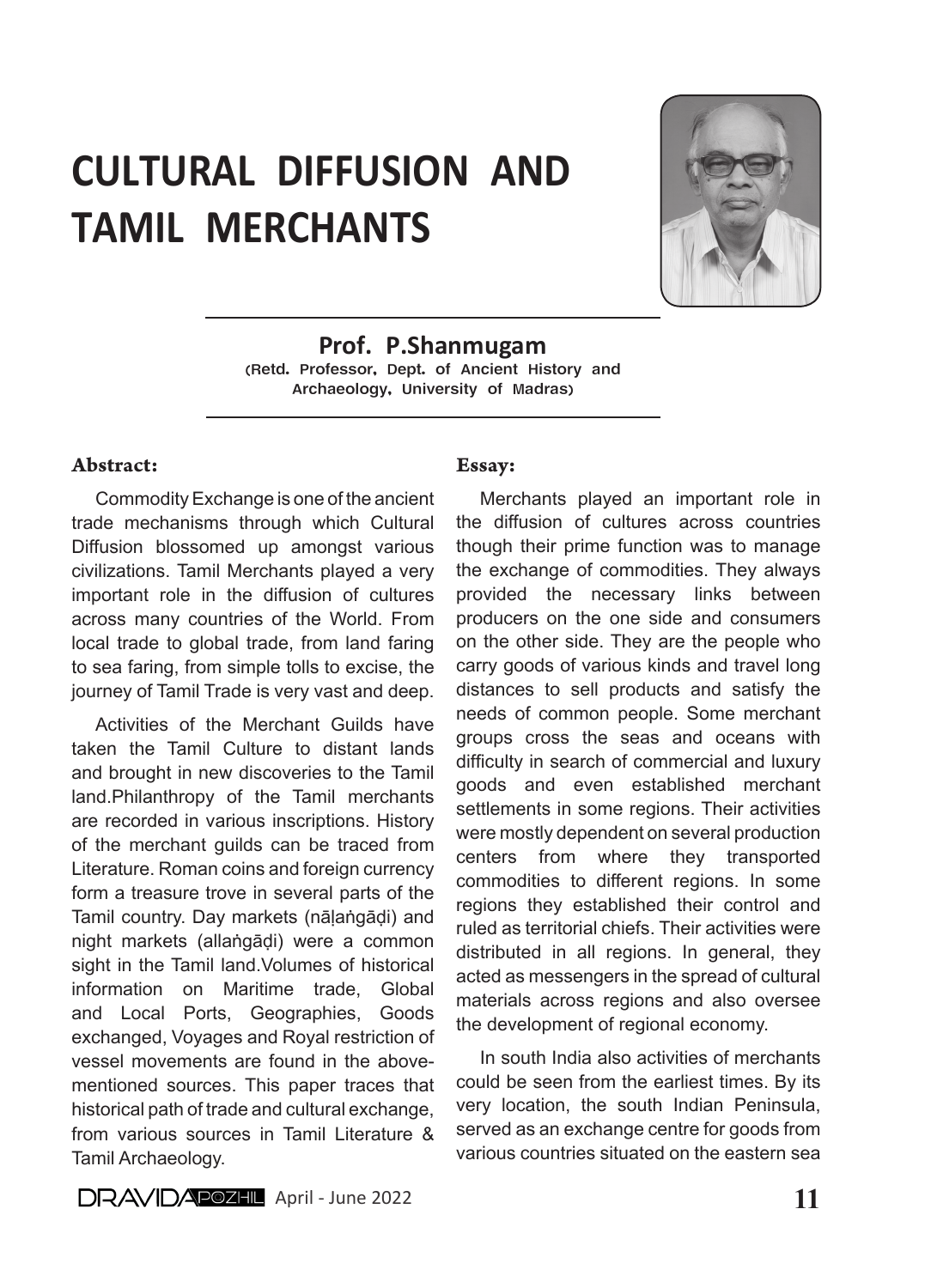board as well as on the west. Though we have no clear evidence about the activities of merchants of the pre historic and proto historic periods, the existence of trade in south India and the Tamil country could be surmised. However, we may presume that the trade during the pre-megalithic period involved exchange of surplus of agricultural products and some goods of commercial value.A quick survey of artefacts of the Megalithic period could indicate the prevalence of longdistance trade. It seems that semi-precious stones like carnelian, quartz and glass beads manufactured in some centers in Tamil country were also accepted as commercial goods. Similarly, some of these goods produced in different parts of the country and transported over long distances were also marketed by trades in Tamil country. In these commercial transactions, we may notice the involvement of merchants from north India, mariners and traders from overseas countries. The numerous artefacts discovered from archaeological excavations in ancient sites in India and overseas countries clearly speak of the involvement of merchants from south India and more particularly Tamil country.

Evidence of local trade is available in the ancient Tamil literature, commonly known as Sangam anthology. They are composed by several poets during 3 B.C. to A.D.3 centuries. The anthology provides some interesting information about the activities of native merchants and their trade activities. Several poets who composed poems in the works like Purananūru and Akan*ānūr*u were merchants. They were usually referred to in Tamil language as va*ṇ*ikar/v*āṇ*ikar (merchants). Among the several merchants, one gold merchant from U*ṟ*aiy*ū*r, (U*ṟ*aiy*ū*r I*ḷ*am po*ṉ* v*āṇ*ika*ṉā*r) has composed one verse in Pu*ṟ*an*āṉūṟ*u.1 U*ṟ*aiy*ū*r was the ancient capital city of the Sangam Chola dynasty. Another merchant, S*ī*ttalaich Ch*ā*tta*ṉā*r, was a dealer in grains (Maduraik

k*ū*la v*āṇ*ika*ṉ* S*ī*ttalaich Ch*ā*tta*ṉā*r) who has marketed his goods in Madurai, the capital of Pandya rulers. He has composed about one verse in Pu*ṟ*an*āṉūṟ*u and five verses in Akan*āṉūṟ*u.2 I*ḷ*av*ēṭṭ*a*ṉā*r, was a cloth trader from Madurai, (Madurai a*ṟ*uvai v*āṇ*ika*ṉ* I*ḷ*av*ēṭṭ*a*ṉā*r) who has composed one poem in Puran*ānūr*u and six poems in Akan*ānūr*u.<sup>3</sup> I*ḷ*and*ē*va*ṉā*r was another merchant, who was a dealer of different commodities (pa*ṇḍ*a) and his business was centered at Madurai (Maduraip pa*ṇḍ*a v*āṇ*ika*ṉ* I*ḷ*and*ē*va*ṉā*r). He has composed 3 verses in Akan*ānūr*u.<sup>4</sup> K*ā*vithi was a title conferred on merchants during the Sangam period and one merchant namely Ch*ā*d*ē*va*ṉā*r, from *Ā*v*ū*r, has composed one poem in Akan*āṉūṟ*u (*Ā*v*ū*rk k*ā*vithika*ḷ* Ch*ā*d*ē*va*ṉā*r).<sup>5</sup> Ch*ā*tta*ṉ*, was a common name usually taken by merchants in the Sangam period and many merchants with the name Ch*ā*tta*ṉ* were endowed with several poems in the Sangam anthology.<sup>6</sup>

The earliest inscriptions in the Tamil country are datable between 2 B.C. and A.D. 3 century and provide some information about merchant activities. They are mostly found on ancient caverns and also engraved on numerous potsherds excavated from old settlements in the Tamil country. They are usually named as Tamil Brahmi inscriptions and they contain many names of merchants who have made some grants and also provided some facilities to members of some religious community on several occasions. From the names of donors found in these short inscriptions one can easily identify native merchants of the Tamil country and their activities. One inscription from A*ḻ*agarmalai (2 B.C.) mentionsa merchant, Ata*ṉ* Ata*ṉ*, who figures as a donor. He wasa gold merchant (po*ṉ* kolv*āṉ*) from Mathirai (Madurai), the capital of the Pandya rulers. 7 Merchants dealing with some local products are known from two inscriptions. Among the two one was known as Viyaka*ṉ*, who was a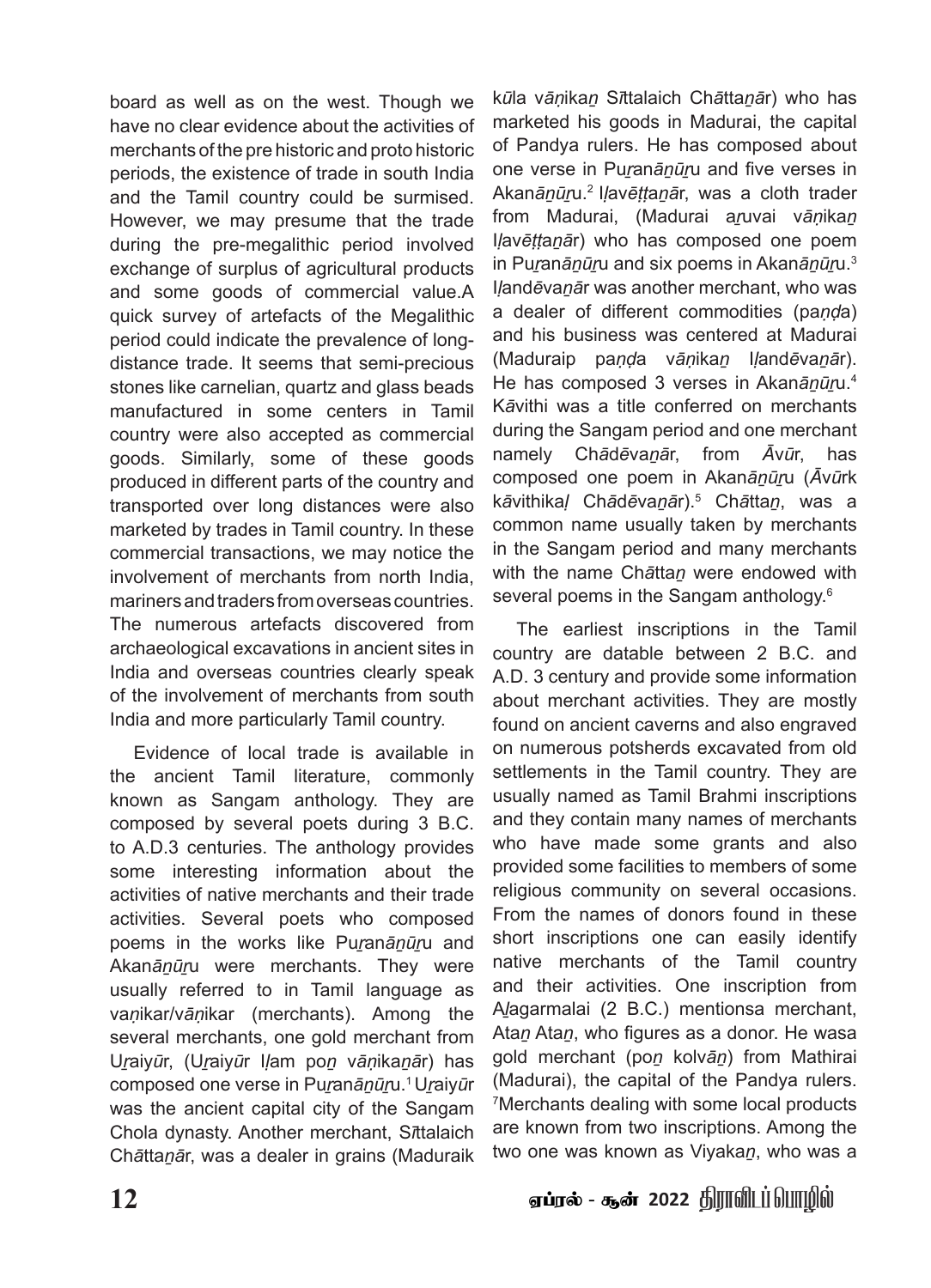salt merchant (upu vāņika<u>n),</u> <sup>8</sup>and the other one was Ne*ḍ*umalan, a merchant dealing with the palm gur or jaggery (pa*ṇ*ita v*āṇ*ika*ṉ*).<sup>9</sup> Two more merchants figure in these inscriptions. One of them was E*ḷ*a Chanda*ṉ*, who was a dealer in iron goods like plough shares (ko*ḷ*u v*āṇ*ika*ṉ*)10and the other one was E*ḷ*a Ata*ṉ*, a cloth merchant (a*ṟ*uvai v*āṇ*ika*ṉ*) from a place called Venpali.<sup>11</sup>In a 3 A.D. inscription from Puga*ḷū*r, one Naththi, was mentioned as a gold merchant (po*ṇ*v*āṇ*ika*ṉ*) from Kar*ū*r, who endowed a bed (adi*ttānam*).<sup>12</sup>Another merchant, Veni *Ā*ta*ṉ*, an oil dealer (e*ṇṇ*ai v*ā*(*ṇ*)*ṇ*iga*ṉ*), also donated a bed.13Some of these merchants were given royal title, k*ā*viti in recognition of their services. These merchants with the title k*ā*viti are known from several inscriptions. In Ma*ṅ*gu*ḷ*am inscription we know that Anthai Asutha*ṉ*, a k*ā*viti belonged to a mercantile guild from Ve*ḷ* A*ṟ*ai. Inscriptions from Sitta*ṉṉ*av*ā*sal and Tirumalai mention persons with the title k*ā*viti.14Though merchants with different professions are known, details regarding their spheres of activities and other functions are not available in these short inscriptions.

The merchants during this period seem to have functioned as a group or organized themselves into a corporate body called nigama. The person Anthai Asutha*ṉ*, referred to above as a k*ā*viti in theM*āṅ*gu*ḷ*am inscription seem to be a member of a merchant guild from a place called Ve*ḷ* A*ṟ*ai (ve*ḷ* a*ṟ*ai nikamadu k*ā*viti). He may be a chief or an important person in the guild, but unfortunately we could not understand either the functions of the guild orthe involvement of the merchant in the guild.15Another member of the same guild was mentioned in another inscription from M*āṅ*gu*ḷ*am.16The name of a mercantile guild, nikama was found engraved on a piece of potsherd from Ko*ḍ*uma*ṇ*al. This could indicate the activities of the guild in the Kongu region during the first century A.D.<sup>17</sup>

Trade relations with north India existed and cultural materialswere found in different parts of Tamil country. The Northern black polished ware, a typical ceramic manufactured in northern cities, was found in the several excavations in the Tamil country. The silver punch marked coins were found in hoards as well as from several excavations. More than 4000 punch marked coins were discovered from about 25 sites in Tamil country. These coin hoards and stray finds contain coins minted during the Magadha-Maurya period (from 493 B.C. onwards). Subbarayalu, who examined the Tamil Brahmi inscriptions on ceramic pieces collected from excavations in Tamil country has suggested that many names are in Prakrit language and are mostly related to merchants from regions outside the Tamil country. Merchants from north India and Sri Lanka also figure in these inscriptions.18 Therefore it is clear that merchants form north Indian locations were present and conducted trade transactions in the early historical period.

Local markets were known to have functioned in cities like Puk*ā*r and Madurai and merchants have established shops for selling various goods. Pa*ṭṭ*i*ṉ*app*ā*lai gives a list of various goods imported from different regions and sold in the port city of Puk*ā*r also known as Pa*ṭṭ*i*ṉ*am (K*ā*viripp*ū*m pattinam). Among the various commodities precious objects from K*āḻ*agam (Ka*ḍā*ram, the northern part (Kedha Province) of Malaysia in the Malaysian Peninsula), food materials from Srilanka were imported. Horses were another important commodity imported in ships across the seas. Products of Indian origin were brought from different regions. Gemstones and gold were brought from northern mountains, sandalwood and eaglewood (akil) from the western hills, grains from Ganges region, coral from the eastern seas and pearls from the southern seas. Pepper was brought through canals,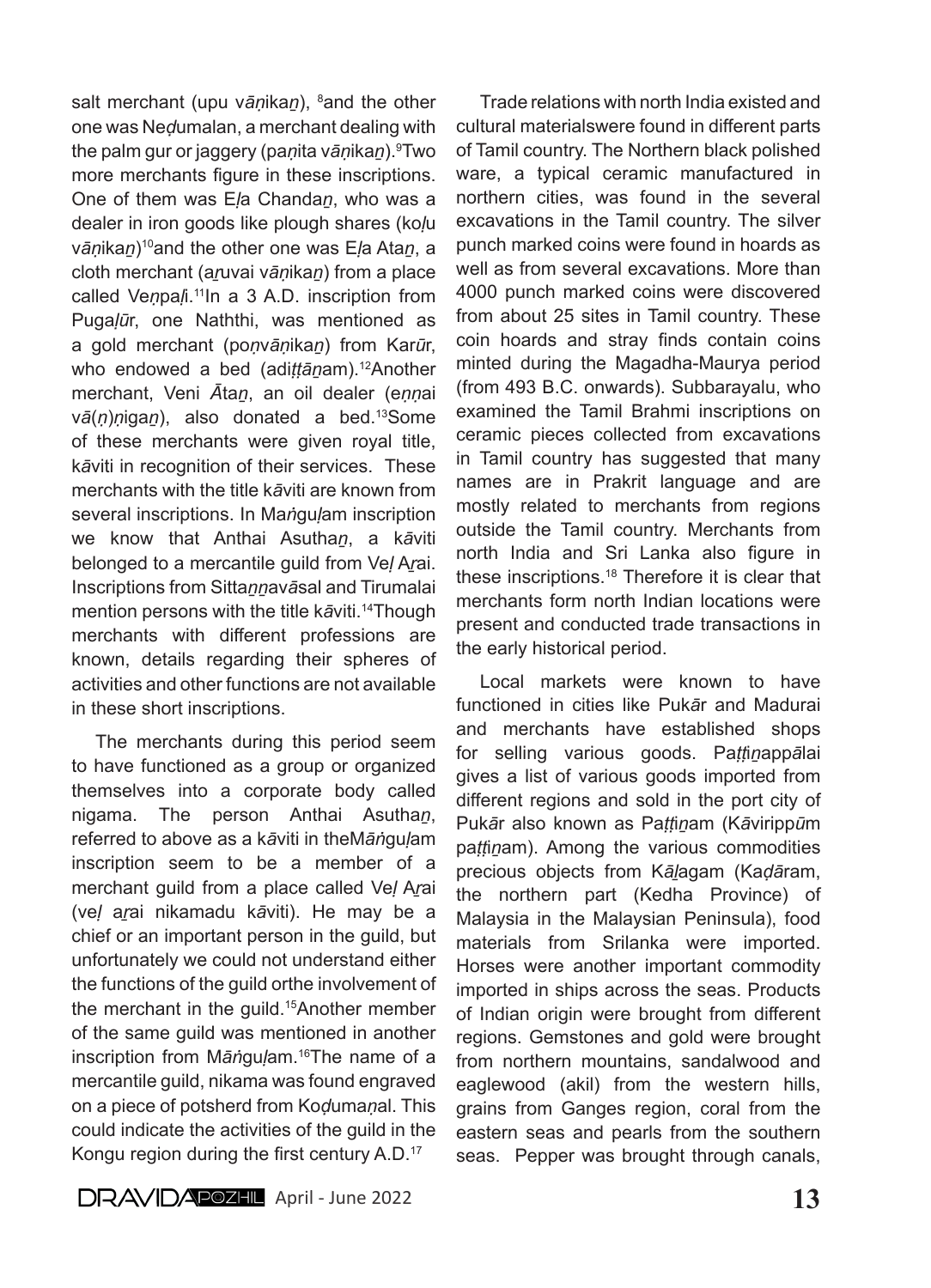and grains came from Kaveri region and sold in the market at Puk*ā*r.19The movement of goods from various regions necessitated settlement of people from different countries in K*ā*viripp*ū*m pa*ṭṭ*i*ṉ*am.

The Maduraik k*ā*ñchi gives a graphic description of a market<sup>20</sup>in Madurai with shops selling various commodities. The city had two markets: one was the day market (n*āḷ*a*ṅ*g*āḍ*i) and the other was night market (alla*ṅ*g*āḍ*i). There are shops in which merchants sold cloth, flowers, incense, and gold, pearl, and other precious stones as well as copper and probably copper products like vessels. Merchants also sold many commoditities<sup>21</sup> like paddy, salt, fish,meat and toddy,and ornaments like banglesand pearls.

Merchants travelled distant places and market centres to sell their products. Bullock carts were used to move their products and in some places, donkeys were employed to carry their goods. They organized themselves into small groups as ch*ā*ttu and to protect their goods from highway robbers their convoy included armed warriors also. The salt merchants travelled in their bullock carts laden with salt along with their family. 22

The nature of merchants and their activities are described in Pa*ṭṭ*i*ṉ*app*ā*lai. These merchants in Puk*ā*r were said to be judicious and straight forward in their dealings and always sold their goods quoting correct prices which are not high or low. They always speak the truth.23Another Sangam work, Perumb*āṇāṟṟ*uppa*ḍ*ai further mentions their brave and martial qualities. They were hard working, and were not afraid of highway robbers. They carry daggers on their waists and are brave warriors who will attack the robbers with spears.<sup>24</sup>

Maritime trade was an important element in the economy of early historical south India, since the region contained all the necessary geographical features. Its location

as a peninsula, situated in the midst of two important seas, namely Arabian Sea on the west and Bay of Bengal on the east, has provided the natural setting for establishing maritime contacts with countries across the seas. In spite of difficulties that existed in the development of natural ports in this region, several ports and berthing harbors were developed on account of prosperous maritime trade that existed for centuries continuously. To support and maintain a brisk maritime trade, south India produced agrarian products and goods of commercial value like beads of semi-precious stones and other products. There were several production centers, distributed all over the south India and these centers were well connected by roads. By its very location, the south Indian Peninsula, served as an exchange centre for goods from various countries on the east as well as west. Though, trade conditions were well documented from the first century B.C., a quick reading through the evidence could suggest that maritime commercial contacts existed at least a few centuries earlier.

There is some evidence on the maritime trade with the eastern countries also especially with Ka*ḍā*ram in southeast Asia. The evidence on trade with Srilanka is also well known and is attested by several artefacts like coins, pottery and inscriptions. Literary and archaeological materials provide the necessary support to study aspects of maritime trade with foreign countries. These materials were studied and interpreted by many scholars in the past few decades. The well-known Roman travel literature composed by various authorities provided sufficient information with regard to goods exported and ports frequented by Roman mariners. Artefacts in the form of pottery, coins, found in the excavations and as stray finds and also treasure trove discoveries from different localities in south India suggest undoubtedly the presence of Roman traders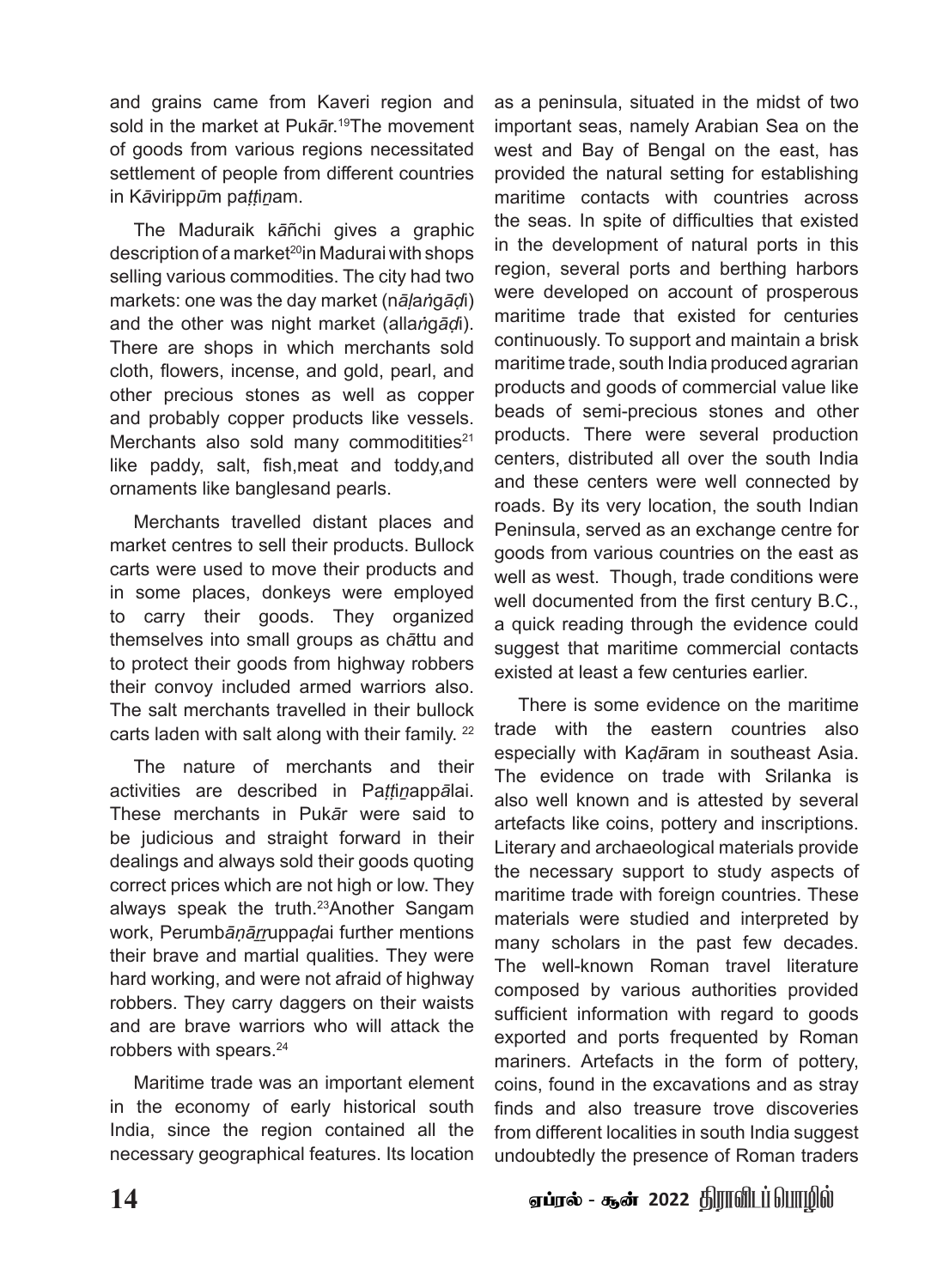and/or their agents. Coins of the Roman Emperors from the imperial issues (1 B.C.) to the later Roman issues (4 A.D.) discovered from various places in the states of Kerala, Karnataka, Tamil Nadu,Telangana and Andhra Pradesh support the prosperous maritime trade that existed as early as the 1st century B.C.

In the commercial transactions with the Tamil country, Roman coins were exchanged with local merchants. These coins were found as treasure trovein several parts of the Tamil country. More than 3500 coins were discovered in about 25 places. The earliest of these coin finds were issues of Roman Republican period (79 B.C.).Gold aureus and silver denarius of the Roman kings were found. They were issued by Augustus (31 B.C.- AD 14), Tiberius (A.D. 14-37), Claudius (A.D. 41-54) and Hadrian (AD, 117-138). Though not found in stratified locations, coins collected from the Amaravathi river bed at Karur, in Tamil Nadu, narrate the movement of foreign traders from different countries situated around the Mediterranean Sea board, namely Greece, Thrace, Seleucid, Create, Rhodes, Thessay and Phoenicia to the Tamil country on condition of trade from the early centuries of the Christian era till the end of the 4th century A.D.

The contemporary Tamil Sangam anthology also provides some information on maritime trade. The presence of foreign traders and the arrival of Roman ships for taking pepper as cargo are described in these poems. One of the important precious commodities exported to the Roman cities was beryl, the light green precious stone quarried in the Kongu region.There are a few references to the use of Roman lamps and the consumption of Roman wine by the Tamil natives. It is also known that settlements of foreign traders existed in some of the port cities in the Tamil county. It is evident that mariners and merchants from the Tamil country participated in the maritime trade during the early historical period. Though there is no direct evidence from these traders about their itineraries some activities of Tamil traders are reflected in the artefacts left by them in those distant lands.

The role played by native traders in the maritime trade, could not be undermined. Studies on maritime trade in the past emphasized mostly participation of foreign traders, deriving the necessary inputs from the travel literature of the Romans. The role of native merchants in the maritime trade is indispensable to a foreign trader, to identify production centres and markets. This aspect of study has received some consideration among the scholars in the recent decades due to the identification of new archaeological materials obtained from the Mediterranean, Red Sea and Southeast Asian countries. They provide tangible evidence to the active participation of Indian, especially Tamil merchants in the maritime trade.

The evidence for identifying the native traders of the Tamil country in the maritime trade is very scanty. Though, very little direct evidence could be traced, the literary evidence from the Tamil country, namely the Sangam anthology, could be rightly interpreted to suggest activities of native traders. In this regard, we may present the evidence of native ship building activity, which was developed out of dire necessity to venture in to the deep seas as an important act of native merchants. Native ships suitable for oceanic travel were known and ship masters and voyages were referred to in the local literature. In one significant reference, the Chola king, Karik*ā*l Va*ḷ*ava, is referred to as "a grand successor of a king who was well versed with the winds for sailing ships in the deep seas'.<sup>25</sup> This is obviously a reference to navigating ships by an assessment of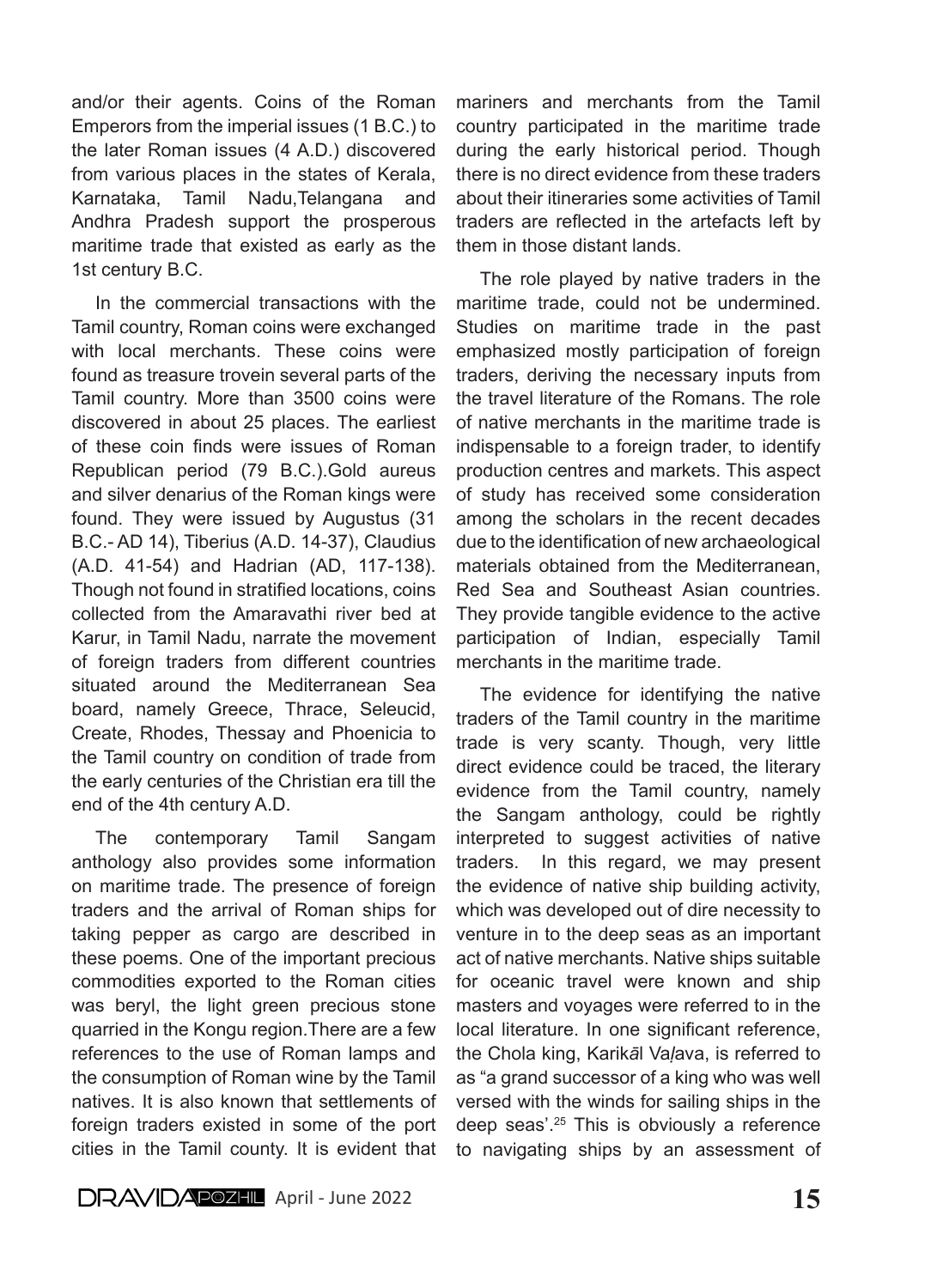monsoon winds (va*ḻ*i tho*ḻ*il). It is interesting that the passage very clearly mentions an ocean (mu*ṉṉī*r) going vessel, namely n*ā*v*ā*y and its navigation in the high seas. Though, we have no further evidence to identify the ancestor of the Chola king, Karik*ā*la, who understood the technique of navigation through monsoon winds, we may presume from the passage that sailing voyages utilizing the monsoon winds was a common practice among the Tamil mariners during the early first century B.C. The use of monsoons could have been known by the native traders to move with their goods to other regions on the eastern and western seas. This could clearly establish the participation of native traders.

There are other references in the Tamil anthology which speak about the navy and battles fought on the high seas. One of the Chera kings had a vast army, which can drove enemies into deep seas.26 In another reference, the Chera king, Ch*ē*ral*ā*ta*ṉ*was said to have possessed big navy and defeated his adversary in the sea. In another place the Chera king was said to have stopped the movement of foreign ships in his region.<sup>27</sup> The above references clearly suggest that the Tamils in the Sangam period had enough naval power to protect the country. Though, the primary function of the navy was coastal safety, its maintenance could be interpreted as a support to native maritime trade with a safe voyage to their ships and commodities in the high seas as well as coastal trading.

Some archaeological materials excavated from the ancient ports of the Red sea confirm the presence of Tamil merchants in those countries as early as the beginning centuries of Christian era. In this connection the papyrus document in the Vienna Museum28 could throw some significant light on the involvement of south Indian

native merchants in the maritime trade. The document was written in Greek and dated to the mid second century A.D. It records the bill of lading contract between a merchant at Muziris, an important ancient port situated on the west coast of Kerala, and his counterpart at Alexandria. The business contract covers the period of shipment from Muziris until the arrival of the cargo at Alexandria. It mentions the specific type of cargo as Gangetic nard, ivory and bales of cloth form Muciri. The document further specifies the quantity, the value of cargo, and as well as the 25 percent tax levied by Roman customs officials. Since some parts of the document are damaged, some important aspects of the trade dealings could not be understood. Though the nativity of the persons involved in the trade transaction could not be clearly made out, it is reasonably surmised that none of them were a native of south India, as their names as understood by the editors of the document reflect no south Indian content. However, it is well understood that the merchant from Muciri was a merchant or an agent of a trader resident at Muciri. Though this document is not useful to understand the relationship of the native merchants, it is still useful that a foreign resident probably functioned at Muciri as a trade agent who probably looked after the procurement and shipping of the goods. These goods especially, the ivory and textiles were products of local merchandise, purchased and shipped to Alexandria for further transportation to other places. Though there is some difficulty to identify Muziris, the famous port city, also mentioned in the Roman literature, recent excavations on the Kerala coast have provided ample evidence to its identification with a place, Pa*ṭṭ*a*ṇ*am, situated near Ko*ḍ*u*ṅ*gall*ū*r on the west coast of Kerala.

Unlike the above evidence, the several potsherds<sup>29</sup> discovered from the excavation of ancient ports on the Red Sea, certainly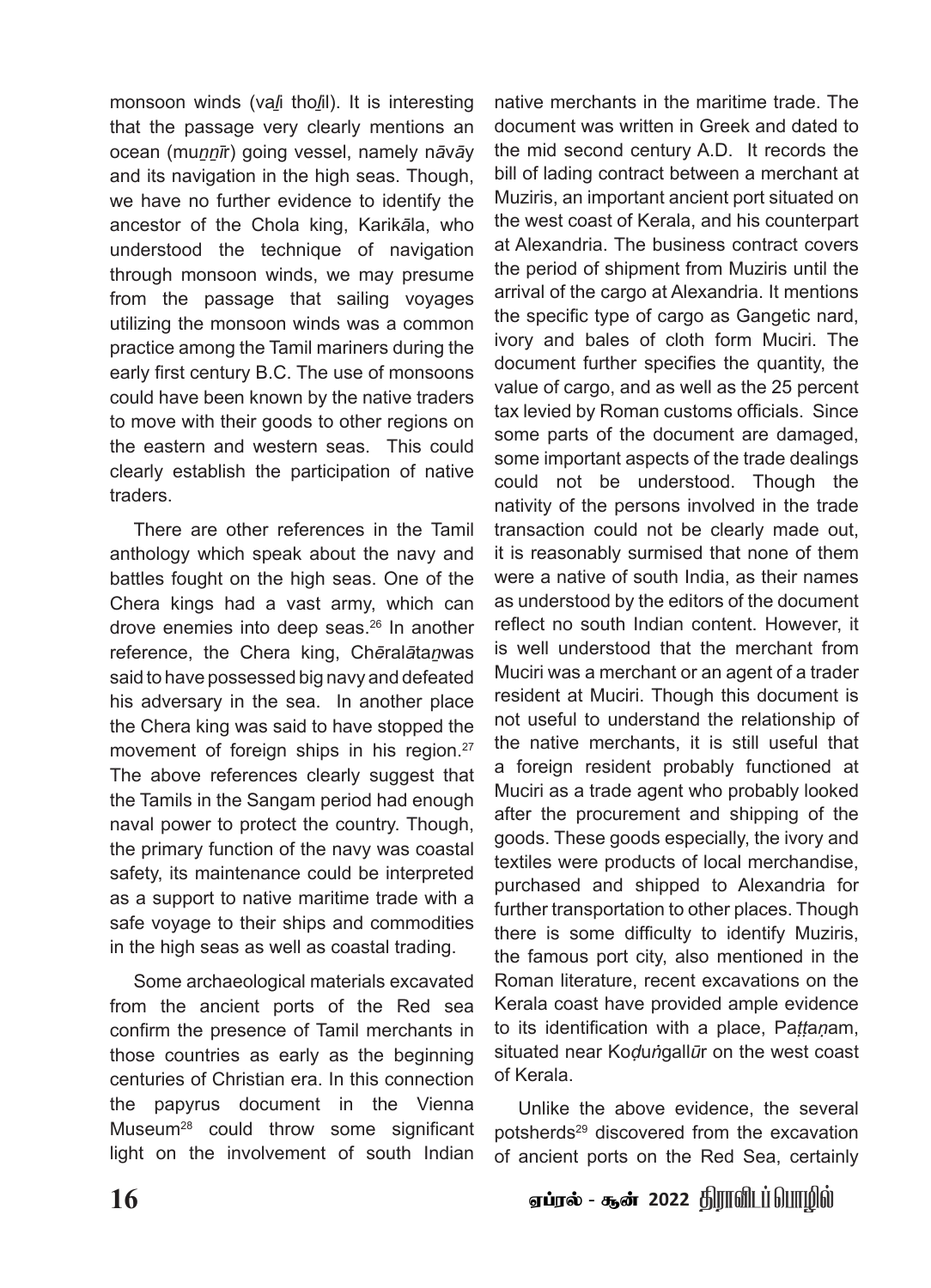provide tangible evidence for the presence of native Indian traders, especially from the Tamil country, in the first century A.D. Excavations at Quseir el Qadim (1997), an ancient port situated on the Red Sea coast of Egypt brought to light broken potsherds with Tamil Brahmi inscriptions. They could be dated to 1st century A.D. One of the inscriptions on the potsherd (Fig. 1) has been read as 'c*ā*ta*ṉ*' and the other (Fig. 2) was read as 'kanan'.<sup>30</sup> These two inscriptions refer to the names of two individuals and the name 'c*ā*ta*ṉ*' was an ancient name of a merchant. These names are also found on the several pieces of pottery with Tamil Brahmi inscriptions belonging to the 1st century A.D. Therefore, these names could be rightly considered as the names of Tamil traders who visited the port during the first century A.D.

In another potsherd (Fig. 3)from the same site, the inscription has been rendered by Iravatham Mahadevan31 as pa*ṉ*ai ori and suggested that it was a pot suspended in a rope net. The same inscription has been written twice on the piece of pottery and dated to the first century B.C. According to him, the Tamil word unwhich means a rope net used for suspending pots has been rendered as ori in the inscription. Roberta Tomber, who studied the artefact has identified the vessel as a storage jar made in India. Though the meaning is somewhat convincing, still, one would expect that the inscription refers to a name of an individual or a merchant, keeping in line with the other pot sherd inscriptions noted above. The inscription could refer to a name of a trader whose full name was Pa*ṉ*ai Ori, since Pa*ṉ*aiy*ōṉ* and *Ō*ri are considered as personal names in the Sangam period.

Bernike is another ancient port on the Red Sea coast of Egypt, where a fragment of pottery of an amphora was found with Tamil

Brahmi inscription. The piece of pottery is dated to A.D.60-70. The inscription (Fig. 4) on it has been read as ko*ṟ*ap*ū*m*āṉ* by Iravatham Mahadevan.32He has explained it as a personal name of Korran(n), a chieftain. His reading and interpretation to the name has evoked some sharp comments among the scholars. Even if one disagrees with the reading of the name, it could be rightly considered that the name could refer to a merchant who had personally visited the Egyptian port. Ko*ṟ*ap*ū*m*āṉ* (or with other renderings of the name), could be considered as a full name of a Tamil trader. The personal names found on these pieces of pottery, clearly speak about the presence of Tamil merchants in the Red Sea ports. From these names one could not satisfactorily locate their place of origin except that they all belong to the Tamil region.

The pieces of pottery presented above were undoubtedly the products of Tamil country and produced during the first century B.C. and the beginning century of the Christian era. The fact that these artefacts were unearthed from clear stratified levels in scientific excavations, undoubtedly suggests the movement of Tamil traders and also mariners to these distant places. The personal names found on these pieces of pottery, clearly speak about the presence of Tamil traders in the Red Sea ports. From these names one could not satisfactorily locate their place of origin except that they all belong to the Tamil region. It is very difficult to trace aspects of cultural diffusion from the meager evidence. However future studies may bring more information on this aspect.

The presence of traders of Tamil origin in Southeast Asian countries could be noticed at least from the early centuries of the Christian era. Though, sufficient information is not forthcoming from the Tamil Sangam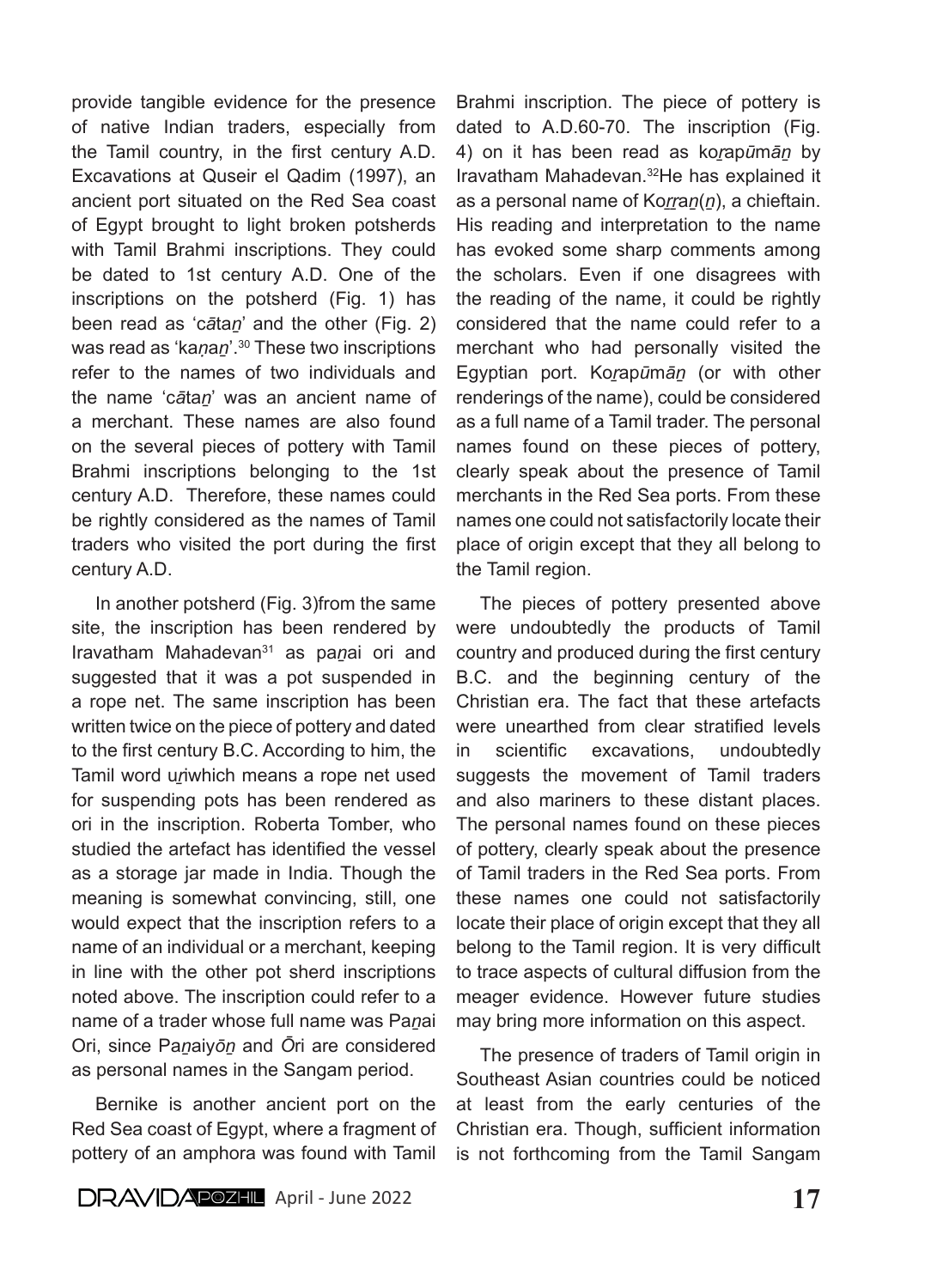anthology, the recent discoveries from the last two decades could suggest the activities of native merchants. Pa*ṭṭ*i*ṉ*app*ā*lai, one of the works of the Sangam anthology and datable to the early centuries of the Christian era, mentions that goods from a country called K*āḻ*agam (k*āḻ*agatt*ā*kkam) were traded in the Tamil country.<sup>33</sup> The country mentioned as 'K*āḻ*agam', is generally identified with Kedha in Malaysia. From the terminology used in the literature one has some difficulty in ascertaining the nature of merchandize brought from that country. Further, the sources are not clear enough to explain the nature of trade existed between the two countries and traders involved in the mercantile transactions, but some inference regarding the participation of native Indian merchants could be made out.

More than a decade earlier, scholars who worked on the trade relations with southeast Asia in the early centuries of the Christian era, have some difficulty in understanding the participation of Indian traders in Southeast Asia. This situation has changed a little with the archaeological finds collected mainly from the excavations and explorations done by the government and private agencies. The earliest archaeological evidence to the presence of Tamil traders in southeast Asia comes from Khuan Luk Pat, an ancient port of Thailand. The port, situated about 5 kms., interior on the banks of a small stream called Klong Thom, which flows into the Andaman Sea on the west yielded ample materials made from south India, especially from the Tamil country. These artefacts were discovered from a small mound, locally known as bead mound and displayed in the local museum. The earliest of the artefacts was dated satisfactorily to the first century B.C. The mound also yielded south Indian artefacts belonging to a broad time frame spreading up to the 6th century A.D.

Among the important artefacts collected from the site was a small piece of touchstone, (Fig. 5) with two lines of inscription on it. It was engraved in Tamil Brahmi script which has been read as follows: perum pata*ṉ* kal. The small touchstone, measuring about 8 x 4 cms. and used for testing the quality of gold, was also a product of the Tamil country. Considering the paleography of the inscription, the touch stone could be assigned to the early centuries of the Christian era (1st century A.D.).The first part of the short inscription namely, perum pata*ṉ*  could refer to a person who was a prosperous gold merchant from the Tamil country.34The second part of the personal name, namely pata*ṉ*, could also suggest some association with goldsmith's family. The gold workers and jewelers are generally called by the name pattar/patta*ṉ*. Pata*ṉ* could be considered as the short form of patta*ṉ*. 35 In that case the name Perumpata*ṉ* could mean `the great pata*ṉ*' (=the great goldsmith). Such small stones for testing the fineness of gold can be seen in Tamil Nadu among the gold smiths and merchants. Therefore, without hesitation we may suggest that the person, Perumpata*n* was a gold merchant or a smith who was most probably the owner of the touchstone. There is no doubt with regard to its Tamil origin as the characters resemble the Tamil-Brahmi characters of the early inscriptions found on the caverns in the Tamil country as well as inscriptions on pottery. Therefore, it can be easily suggested that the stone was a product of the Tamil country.

Few more Tamil Brahmi inscriptions on potsherds were discovered in recent years. One of the sherds with Tamil Brahmi inscription (fig.6) was discovered by a team of Thai and French archaeologists, at a place called Phu Khao Thong.<sup>36</sup> The pottery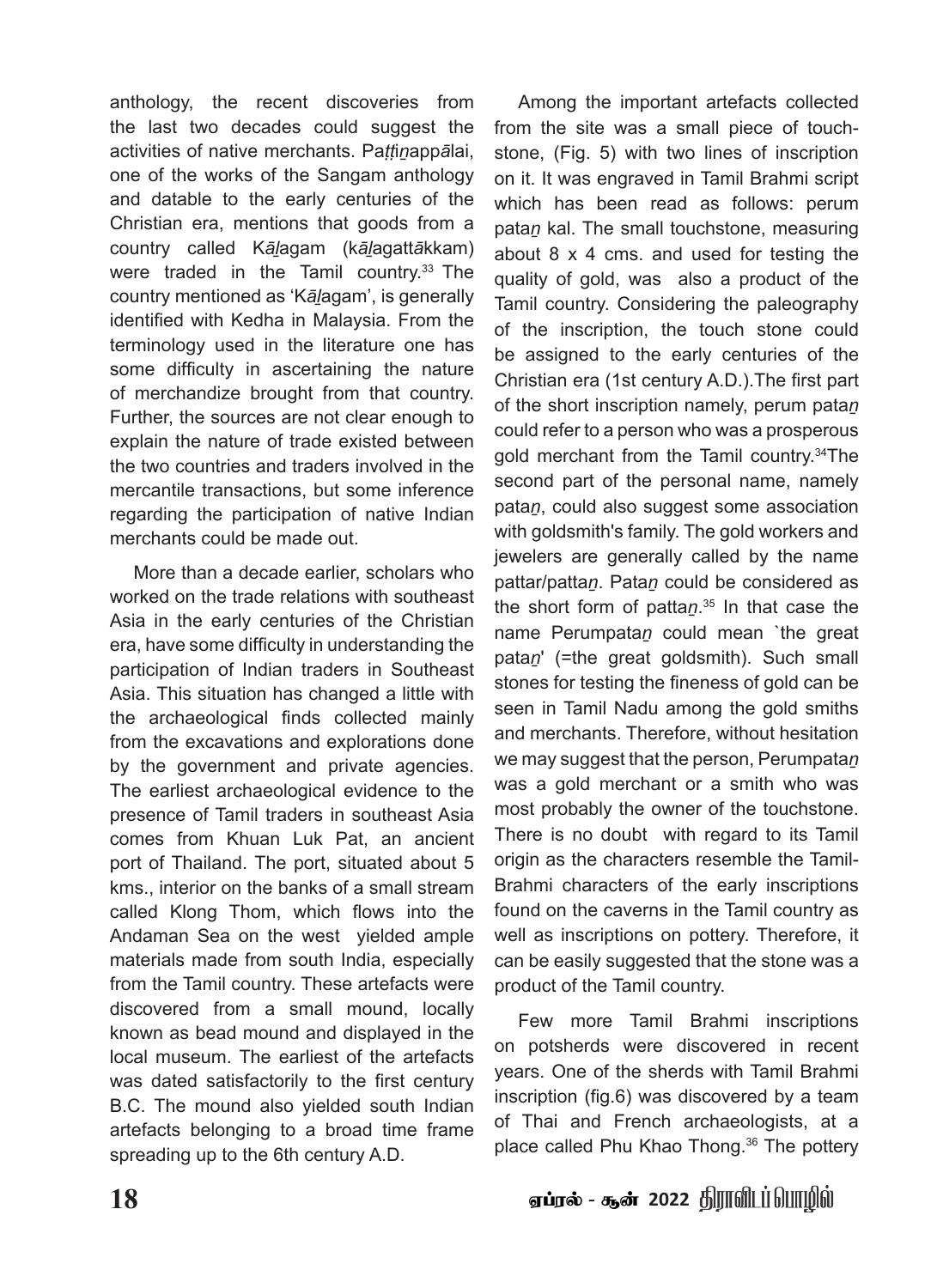and the inscription has been dated to the 2nd century A.D. The pottery was broken on both the ends and therefore the full name of the merchant could not be ascertained. The remaining portion of the broken piece of pottery has three letters, which has been read as "tu*ṟ*av*ō*". The letter "*ṟ*a" is in the Tamil Brahmi form. Iravatham Mahadevan has suggested that the name could refer to a monk. Though the reading and interpretation of the inscription are disputed by some scholars, the name "turavo" could possibly refer to a merchant or trader, who must be a native of the Tamil country.

Among the other artefacts of Tamil origin of the early centuries of the Christian era was a square copper coin (fig.7) measuring about less than 2 cms.37 The obverse of the coin has an image of a standing tiger, facing left, whose front right leg is lifted up and the tail upraised and twisted in an `S' like curve. The reverse devices are not well preserved, but could be recognized as the figure of a horse drawn chariot to the left with an elephant following it. The coin has no legend on it. Without much difficulty we can attribute the coin to the Sangam Chola dynasty on the basis of the tiger emblem found on the reverse. The Chola royal crest, i.e., the tiger, is very similar to the one found on other Sangam Chola coins found in the Tamil country.38

The above artefacts from Thailand clearly inform us the establishment of trade contacts by the Tamil merchants as early as the beginning centuries of the Christian era. From the discovery of the touchstone with the Tamil Brahmi inscription we may presume that gold merchants from the Tamil country were present in Thailand to trade in gold. The Sangam anthology as well as inscriptions of the early Christian era provided sufficient evidence with regard to gold merchants and jewelers. Gold jewellery<sup>39</sup> and vessels as well as gold coins were used by the Sangam people. Gold was also a medium of exchange in the trade transactions during the Sangam age. The Tamil Brahmi inscription from Pugalur mentions the grant of an adhistanam by a gold merchant (ponvanigan) from Karuvur40 (Tiruchirappalli district). In Madurai, the famous capital city of the Pandyas, the gold jewelers and gold testers(po*ṉṉ*urai k*āṇ*mar)41 have functioned in the market place. Therefore, we may suggest that gold working was an important profession during the Sangam period and most probably they had transactions with the countries of southeast Asia. These merchants, probably for purposes of trade and exchange could have carried some coins of the Tamil country. Therefore, the touchstone and the coin found at Khuan Luk Pat in Thailand were personal possessions of native Tamil merchants. From the above we may suggest that native traders from the Tamil country were present in Thailand as well as in other areas in Southeast Asia as early as the early centuries (1-3rd cent. A.D.) of Christian era.

The geographical location of Srilanka has provided the necessary means to establish trade and cultural ties with south India, more particularly Tamil country even before the dawn of early historical period. Cultural linkages and inter coastal trade with Srilanka could be traced in the Megalithic phase. During the early historical phase, the trading activities with Tamil country was very prosperous and we notice sufficient materials to understand the maritime trade relations.

The presence of merchants from the Tamil country in Srilanka could be traced to the pre-Christian era with reference to a few early inscriptions and numerous coins of Tamil kingdoms. The Tamil Brahmi inscriptions,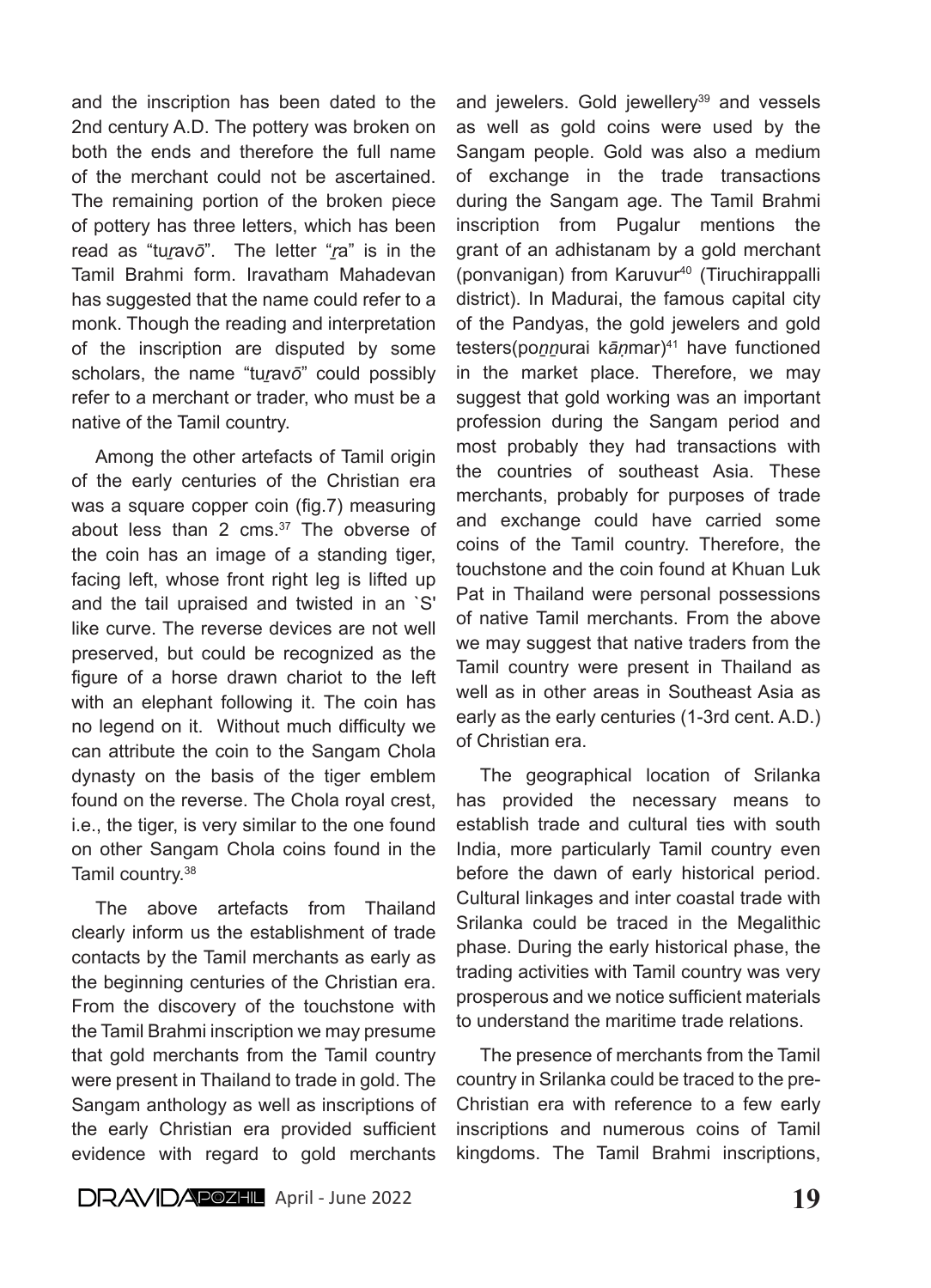particularly coming from Anuradhapura suggest the movement Tamil traders to Srilanka during the early centuries of the Christian era. Two inscriptions from Periya Pu*ḷ*iya*ṅ*gu*ḷ*am and one inscription from Ku*ḍ*uvil mention grants made by merchants from Dam*ē*da.42 The name Dam*ē*da has been understood as Prakrit rendering of Tamil and therefore the merchants could be identified with Tamil country.

Another set of evidence in support of the presence of Tamil merchants is the numerous coins of the Tamil country discovered in the island. These coins were mostly uninscribed and bore no names of kings or issuer. Discoveries of coins of Sangam Pandya kings were reported and studied by several scholars in Srilanka and also in India.<sup>43</sup> P.E.Pieris and K.N.V.Seyon have reported the discoveries of coins of Sangam kings.<sup>44</sup> In recent years, Iravatham Mahadevan, Pushparatnam, and Osmand Boppearachi reported some new discoveries.<sup>45</sup> In some coins the punch marked symbols like the three-arched hill, tree in railing and tank and fishes are found. In some of the Elephant type coins, the auspicious symbols are found above the animal. On the reverse of these coins were found the stylized fish symbol. A few coins have the devices of elephant and three arched hills, below which is depicted the unique symbol of a temple with pillars, which is identified as a chaitya. Similar coins were reported from the British Museum, London and also from Madurai in Tamil nadu.46 The Audumbaras also used the temple like structure in their coins.<sup>47</sup> The temple like structure is represented in one of the inscriptions dated to 3-4 B.C., from Sohgaura (Gorakhpur District, Uttar Pradesh).<sup>48</sup> However, these coins bear the stylish fish symbol, the insignia of the Sangam Pandya rulers, and on this count it could be suggested that they were minted in the Tamil country by the Pandya rulers and circulated in Srilanka in trade transactions. Among these symbols the symbol described as a temple with pillars (chaitya) has been found in other coins found in Srilanka and also in the Tamil country.49

R.Krishnamurthy and Senarath Wickramasinghe reported details of Sangam coins deposited in the Colombo Museum, Srilanka in 2005.<sup>50</sup> About forty-one copper coins of the Pandyas were discovered from Jaffna, Kantar*ōḍ*ai, Va*ḷḷ*ipuram, M*ā*ntai and Anuradhapura in Srilanka (fig.8). They bore on the obverse the symbol of a horse or elephant or bull with the Tamil Brahmi legend peruva*ḻ*uti. In some coins the punch marked symbols like the three-arched hill, tree in railing and tank and fishes are found. Some of the elephant type coins has auspicious symbols depicted above the animal. On the reverse of these coins were found the stylized fish symbol suggesting that it was an issue of the Sangam Pandya rulers. All these could suggest that the coins were minted in the Tamil country and was used in Srilanka especially for trade. Similar coins with the same devices are found in Tamil country and attributed as the issues of the Tamil kings. Since numerous coins were reported from several sites in Srilanka, they could have been used among the merchants for purchase of commodities.

In recent years some more coins belonging to the Tamil region were reported.51 They were lead coins mostly discovered from Akurugoda in southeastern Srilanka and were dated to the 2nd century B.C. Though, these coins were first believed to be of Srilanka in origin, later it was identified as issued by the Tamil merchant community. Four such coins with Tamil Brahmi legends were identified subsequently by Iravatham

20 V *உ*ண் 2022 திராவிடப்பொழில் - கூன் 2022 திராவிடப்பொழில்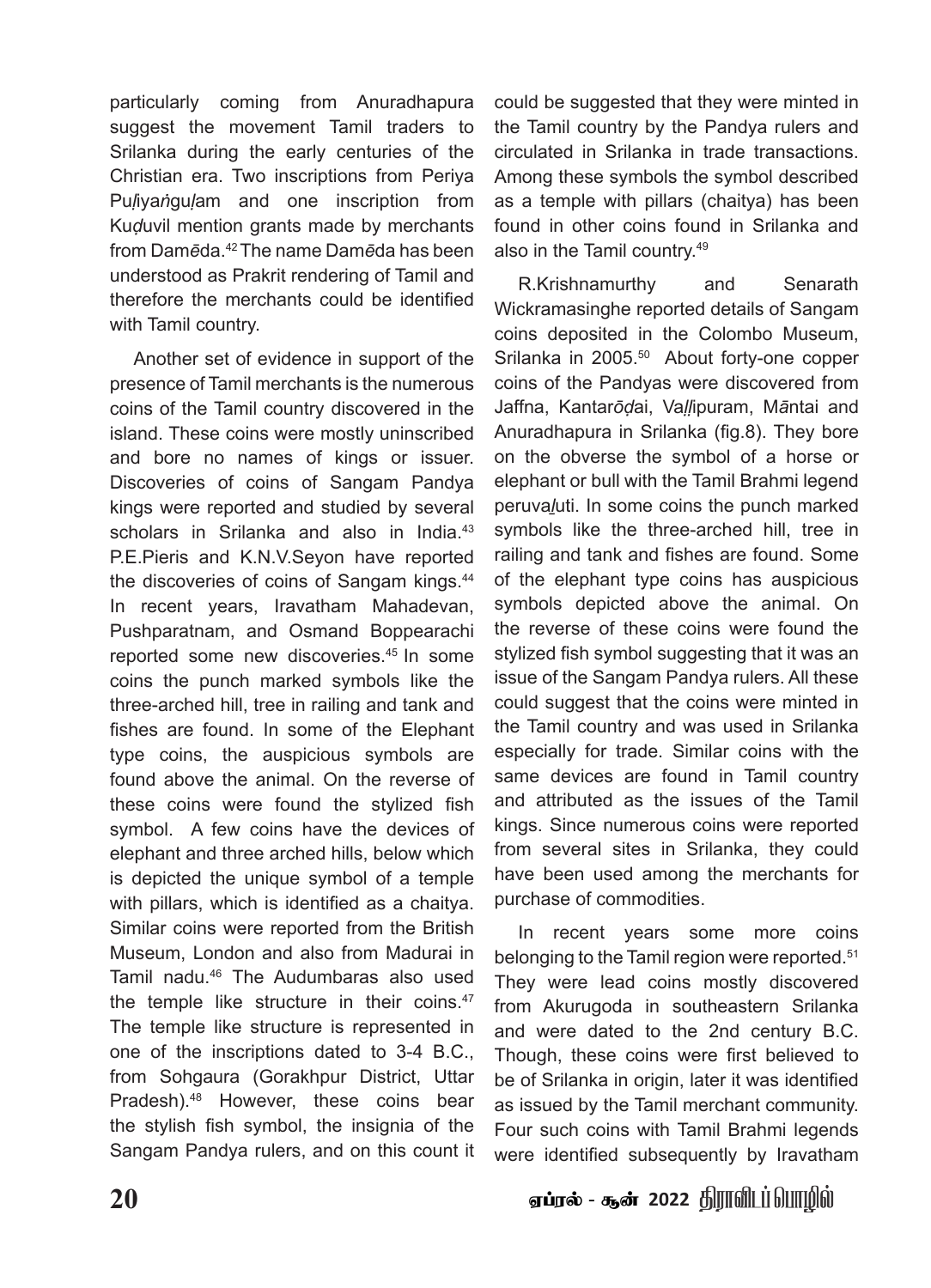Mahadevan<sup>52</sup> (figs.9-12). The legends on these four coins read names, utira*ṉ*, m*ā*la chata, kapati ka*ṭ*ala*ṉ*, and tissa pi*ṭṭ*a*ṉ*. They undoubtedly represent names of Tamil population, particularly names of Tamil merchants. Among these names, the name C*ā*ta*ṉ* is significant since it could be attributed as a personal name of Tamil merchant community of the early centuries of the Christian era and appear frequently in the early Tamil inscriptions and Tamil Sangam literature. The name also acquires significance, since it is also attributed to a mercantile caravan (c*ā*ttu) in the early historical period. The other significant name is Ka*ṭ*ala*ṉ*, which is a title usually associated with the Pandya kings. However, the name could also be taken by a personal name of a naval merchant. Therefore, these names could refer to Tamil merchant community and these coins could have been products of the Tamil country.

Due to trade contacts and interaction with the local population some aspects of cultural diffusion happened. These aspects were well reflected in the local language in Srilanka. Many words of Tamil origin were rendered in to Prakrit in early inscriptions in Srilanka.. Terms like n*ā*vika, th*ōḍ*a, and pa*ṭ*ake, are considered as Prakrit forms of Tamil names for sea going vessels, n*ā*v*ā*y, th*ōṇ*i, and pa*ṭ*aku respectively. Further, the names and titles of Tamil people like parumaka*ṉ*, v*ē*la*ṉ* were rendered in Prakrit as parumakaand v*ē*la.53These examples could suggest the presence of Tamil traders and mariners, during the 2-1 B.C. in Srilanka and probably induced cultural diffusion.

The cultural diffusion could be seen in other forms in the Tamil country also. Buddhism seems to have played an important role in the establishment of cultural ties with south India and the Tamil country was visited by several Buddhist monks of Sri Lankan origin. This is supported by several inscriptions on pottery discovered from ancient sites like Arikkamedu, Kanchipuram, and Alagankulam, in Tamil Nadu. Many Sri Lankan forms of Brahmi were introduced in the Tamil Brahmi inscriptions in the Tamil country.54

Trading activities are visible during the post Sangam period. Among the works assigned to this period, two compositions namely Cilappatik*ā*ram and Ma*ṇ*im*ē*kalai provide some interesting information about merchants and their activities. The story of Cilappatik*ā*ram was narrated by Ch*ā*tta*ṉ*, a merchant who was a dealer of grains (k*ū*la v*āṇ*ika*ṉ*)55 to Ila*ṅ*g*ō* A*ḍ*iga*ḷ*, who agreed to compose the work. This Ch*ā*tta*ṉ* was the composer of Ma*ṇ*im*ē*kalai, another work related to Silappadik*ā*ram.56It is well known that K*ō*vala*ṉ*, the main character of Cilappatik*ā*ram was a famous merchant from Puk*ā*r, identified with the celebrated port city of K*ā*v*ē*ripp*ū*mpa*ṭṭ*i*ṉ*am on the eastern shores of the Chola country.<sup>57</sup>While narrating the events of the previous birth of K*ō*vala*ṉ*, the city goddess narrated the story of one Sa*ṅ*gama*ṉ*, who was a merchant from Si*ṅ*gapuram. According to the narration this merchant was wrongly identified as a spy and was killed by the king.Ara*ṭṭ*a*ṉ* Che*ṭṭ*i was another merchant mentioned in the work.In the same work, the several market places consisting of several shops doing their business in grains and cloth were mentioned elaborately.

Ma*ṇ*im*ē*kalai, also provides some information about the activities of merchants. It has been suggested that Ch*ā*thuva*ṉ*, a merchant after spending his wealth on women (ka*ṇ*ikai), sailed by ocean going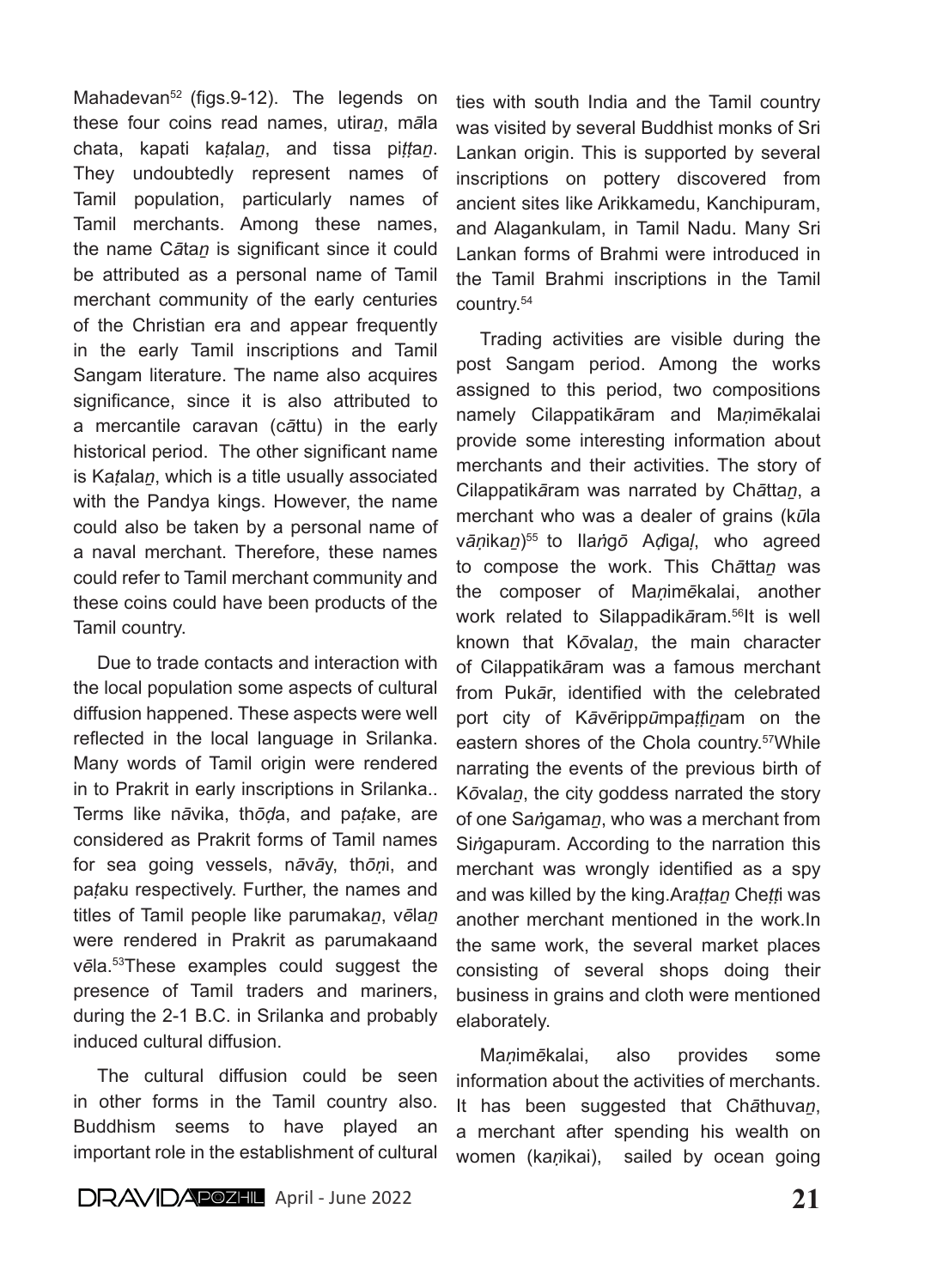vessel like va*ṅ*gam to gain wealth. However, his ship was destroyed by waves in the sea and was later rescued by another merchant, Chandir*ā*titta*ṉ*. 58 Kamba*ḷ*ach Che*ṭṭ*i was another merchant mentioned in the literature, to whom P*ī*liva*ḷ*ai, the princess of N*ā*gan*āḍ*u entrusted her son to be handed over to the Chola king Ve*ṉ*v*ē*rki*ḷḷ*i.In the city of Vañji, several merchants professed their work by setting up shops and sold their goods. There were merchants selling meat, fish, salt, toddy, food items like pi*ṭṭ*u and appam. Merchants dealing with semi-precious stones and jewelers had their own shops in the city. Other merchants engaged in the city sold aromatic substances, pottery, copper and bronze objects and gold ornaments and other articles.

The above materials, namely Tamil Brahmi inscriptions, coins, touchstone, and other material could suggest the presence of Tamil traders in the local as well as maritime trade. As said earlier the Tamil merchants must have carried ceramics for their personal use and in their commercial transactions they probably used coins minted by Sangam dynasties. However, the use of Tamil coins as a legal tender and its exchange value in those regions needs further supporting study. In the case of the touchstone, it is quite clear to attest the presence of goldsmith(s) and trading in gold objects in southeast Asia as early as the 1 century A.D. The most interesting aspect of this study is that traders and mariners from the Tamil country have travelled and performed trade with the countries both on the eastern and western sea boards and created space for cultural diffusion. Further studies on these aspects could throw some more light.

#### Bibliography:

- *1.Puṟanāṉūṟu, v., 264.*
- *2.Puṟanāṉūṟu, v., 59; Akanāṉūṟu, vv., 54, 134, 229, 306, 320.*
- *3.Puṟanāṉūṟu, v.,329; Akanāṉūṟu, vv., 56, 124, 230, 254, 272, 302.*
- *4.Akanāṉūṟu, vv., 58, 298, 328.*
- *5.Akanāṉūṟu, v., 159.*
- *6.Puṟanāṉūṟu, vv., 27-29, 30, 325; Akanāṉūṟu, vv., 13, 224.*
- *7.Iravatham Mahadevan, Early Tamil Epigraphy (ETE.), Central Institute of Classical Tamil, Chennai,(2014),no. 36, p. 427.*
- *8.ETE., 39, p. 433.*
- *9.ETE., 42, p. 439.*
- *10.ETE., 43, p. 441.*
- *11.ETE., 46, p. 447.*
- *12.ETE., 69, p. 495.*
- *13.ETE., 70, p. 497.*
- *14.ETE., 49, p. 453; ETE., 52, p. 459.*
- *15.ETE., 3, p. 361.*
- *16.ETE., 6, p. 367.*
- *17.Āvaṇam, Journal of Archaeological Society, Thanjavur, vol. 19, no.61, p.199.*
- *18.Āvaṇam, vol.19 (2008), p. 195.*
- *19.Paṭṭiṉappālai, ll., 185-92; 216-18.*
- *20.Maduraik kāñchi, ll. 424-30, 500-06, 513-515, 536-44; Akanāṉūṟu, v., 301; Paṭṭiṉappālai, l.198.*
- *21.Akanāṉūṟu, v. 181; Malaipaḍukaḍām, l., 413; Pathiṟṟuppattu, ll., 13-21; Paṭṭiṉappālai, l., 198; Kuṟunthokai, v.117; Aiṅgkuṟu nūṟu, v., 195*
- *22.Perumbāṇāṟṟuppaḍai, ll., 46-65.*
- *23.Paṭṭiṉappālai, ll., 206-12.*
- *24.Perumbāṇāṟṟuppaḍai, ll., 68-75.*
- *25.Puṟanāṉūṟu, v. 66, ll. 1-3. (vaḻi thoḻil āṇḍa uṟavōṉ maruka).*
- *26.Akanāṉūṟu, v. 212, ll. 15-20; v. 347, ll. 3-5.*
- *27.Puṟanāṉūṟu, v.126, ll.14-16.*
- *28.S.E.Sidebotham, "Ports of the Red Sea and the Arabia-India Trade", in Vimala Begley and De Puma, eds., in Rome and India: The Ancient Sea Trade, Delhi, 1992, p.30.*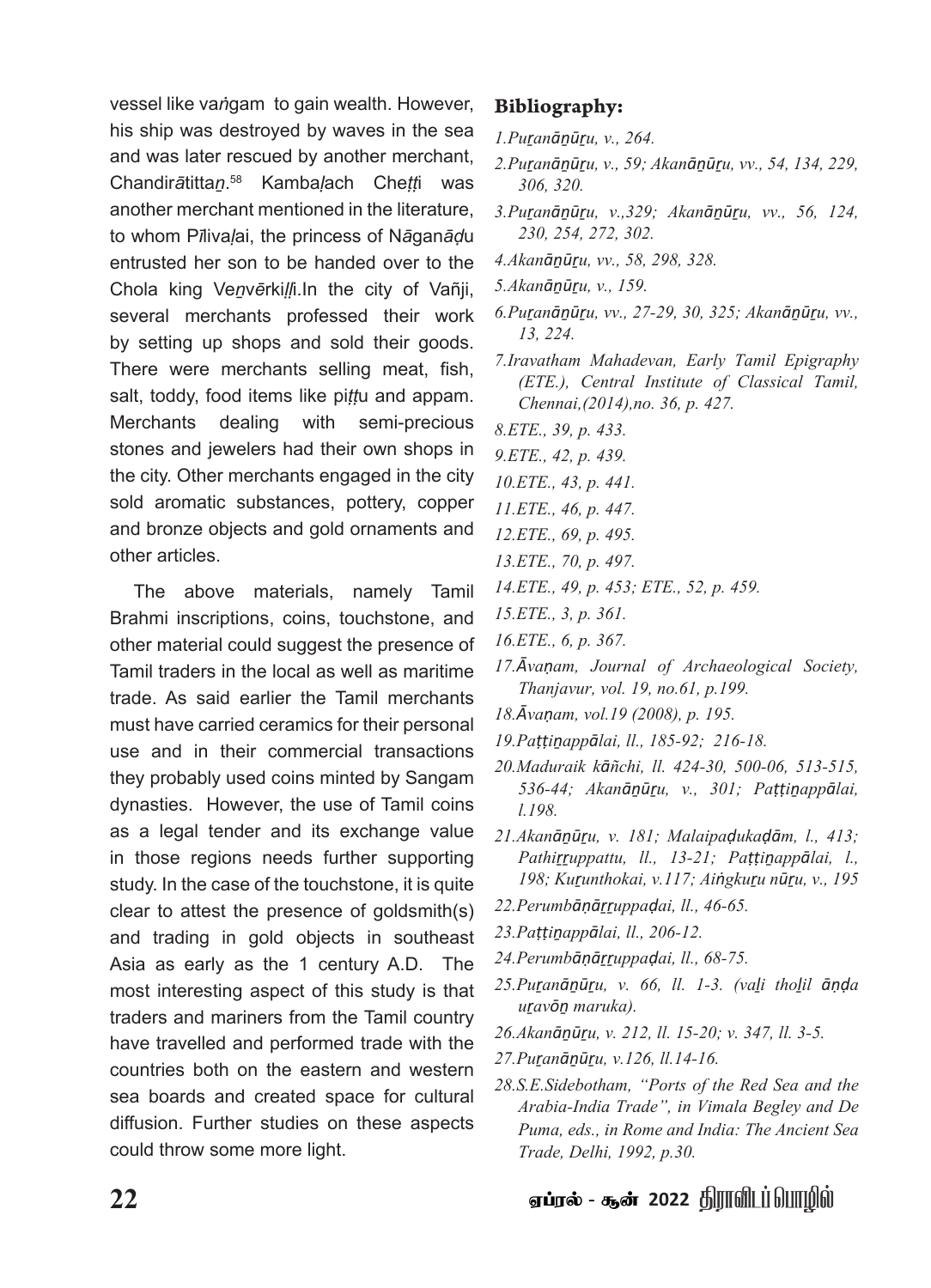- *29.Salomoon, Richard, "Epigraphical Remains of Indian Traders in Egypt", in Journal of American Oriental Society, vol. III-4, 1991, pp. 731-6.*
- *30.Iravatham Mahadevan, ETE., p. 44.*
- *31. Iravatham Mahadevan, ETE., pp. 44-45.*
- *32.Iravatham Mahadevan, ETE., p. 45.*
- *33.Paṭṭiṉappālai , ll.191.*
- *34.P.Shanmugam, "An Early Tamil Brahmi Inscription from Thailand", in M.D.Sampath (ed.), Journal of the Epigraphical Society of India, Mysore, Vol. 22,1996, pp.100-103;Journal of Epigraphical Society of India., Mysore, vol. XXII, 1996, pp.100-103; Noboru Karashima (ed.), Ancient and Medieval Commercial Activity in the Indian Ocean: Testimony of Inscriptions and Ceramic-sherds, Taisho University, 2002, p.10.*
- *35.Tamil Lexicon, vol. IV, p.2461, see pattar2 (=A caste title of goldsmiths); pattar3 (=merchants).*
- *36.Iravatham Mahadevan, 'Thailandil Tamil-Brahmi poriththa panai odu', in Avanam, vol. 17 (2006), pp.12-13.*
- *37.P.Shanmugam, "Two Coins of Tamil Origin from Thailand", in Studies in South Indian Coins, (ed.). A.V. Narasimha Murthy, vol., IV, 1994, pp.97-8.*
- *38.R.Krishnamurthy, Sangakalach Cholar Nanayangal, (Tamil), Madras, 1986, plates,1-9.*
- *39.Puṟanāṉūṟu, v.40,ll.2-5; Kalittogai, v.85,ll.1-2; Patiṟṟuppattu, v.16,ll.15-16; Puṟanāṉūṟu, v.218,ll.1-4; Akanāṉūṟu, v.269,l.15; Naṟṟinai, v.274,l.4; Perumbanarruppadai, l.164.*
- *40. Iravatham Mahadevan,ETE.,No.69, p.495.*
- *41.Maduraikkāñchi, ll.512-513.*
- *42.S.Paranavithana, Inscriptions of Ceylon: Early Brahmi Inscriptions, Colombo, 1970, Nos. 94, 860, 792.*
- *43.Journal of Numismatic Society of India., vol. LXVI, 2004, pp.36-42.*
- *44.P.E.Pieris, Nagadipa II (coins), Journal of the Royal Asiatic Society (Colombo Branch), 1919, p. 73; K.N.V. Seyone, Some Old Coins Found in Early Ceylon (Srilanka), 1998, pp.38-43.*
- *45.P.Pushparatnam, Ancient Coins of Sri Lankan Tamil Rulers, Bavani Patippakam, Jaffna, 2002;*

*Āvaṇam, vol. 9, 1998, p.114; Ce. Krishnaraca, "Yalppanak kuta nattil kitaitta nanayankal", Chintanai, vol 1-3, 1983, pp. 70-84.*

- *46.R. Krishnamurthy, Sangam Age Tamil Coins, pp. 160, coins no. 3, 29; C.H. Biddulph, Coins of the Pandyas, p. 25, 51. no. 49.*
- *47.S.V. Sohoni, "A Note on the Audumbara Temple Coins", in Journal of Numismatic Society of India, vol.4, 1942, pp. 55-57.*
- *48.Epigraphia Indica, vol. XXII, p. 2.*
- *49.R. Krishnamurthy, Sangam Age Tamil Coins, pp. 34-35; P.Pushparatnam, Ancient Coins of Sri Lankan Tamil Rulers, Bavani Patippakam, Jaffna, 2002.*
- *50.R.Krishnamurthy and Senarath Wickramasinghe, A Catalogue of the Sangam Age Pandya and Chola Coins in the National Museum, Colombo, Srilanka, Department of the National Museum, Colombo, 2005.*
- *51.Osmund Bopearachchi, "Ancient Sri Lankan and Tamil Nadu: Maritime Trade", in South Indian Horizons (F. Gros Felicitation Volume), eds. Jean Luc Chevillard and Eva Wilden, Institute Francais de Pondicherry, Pondicherry, 2004, pp.539-551.*
- *52.Iravatham Mahadevan, "Ancient Tamil Coins from Srilanka", in Journal of the Institute of Asian Studies, vol. xvii-2, 2000, pp. 147-156.*
- *53.S.Pathmanathan, Ilangait Tamil Sasanangal, Colombo, 2006, p. xxx.*
- *54.Iravatham Mahadevan, 'Old Sinhalese Inscriptions from Indian Ports: New Evidence for Ancient IndiaSri Lanka Contacts, Journal of the Institute of Asian Studies, vol. 14-1,(1996) pp. 55-68; Iravatham Mahadevan, 'An Early Prakrit Inscription from Kanchipuram, in R.Nagaswamy, ed., Studies in South Indian History and Culture, Prof. V.R. Ramachandra Dikshitar Centenary Volume, 1997, Chennai, pp.238-240.*
- *55.Silappadikāram, pathikam, l. 89.*
- *56.Maṇimēkalai, pathikam, l. 96.*
- *57.Silappadikāram, pathikam, ll. 12-14; 23, ll. 149- 160; 30, ll. 49, 129; 14, ll. 200-211.*
- *58.Maṇimēkalai, 16, ll. 4-14; 40-41; 124-125; 25: ll.178-190; 29: ll.3-10; 28: ll.30-55.*